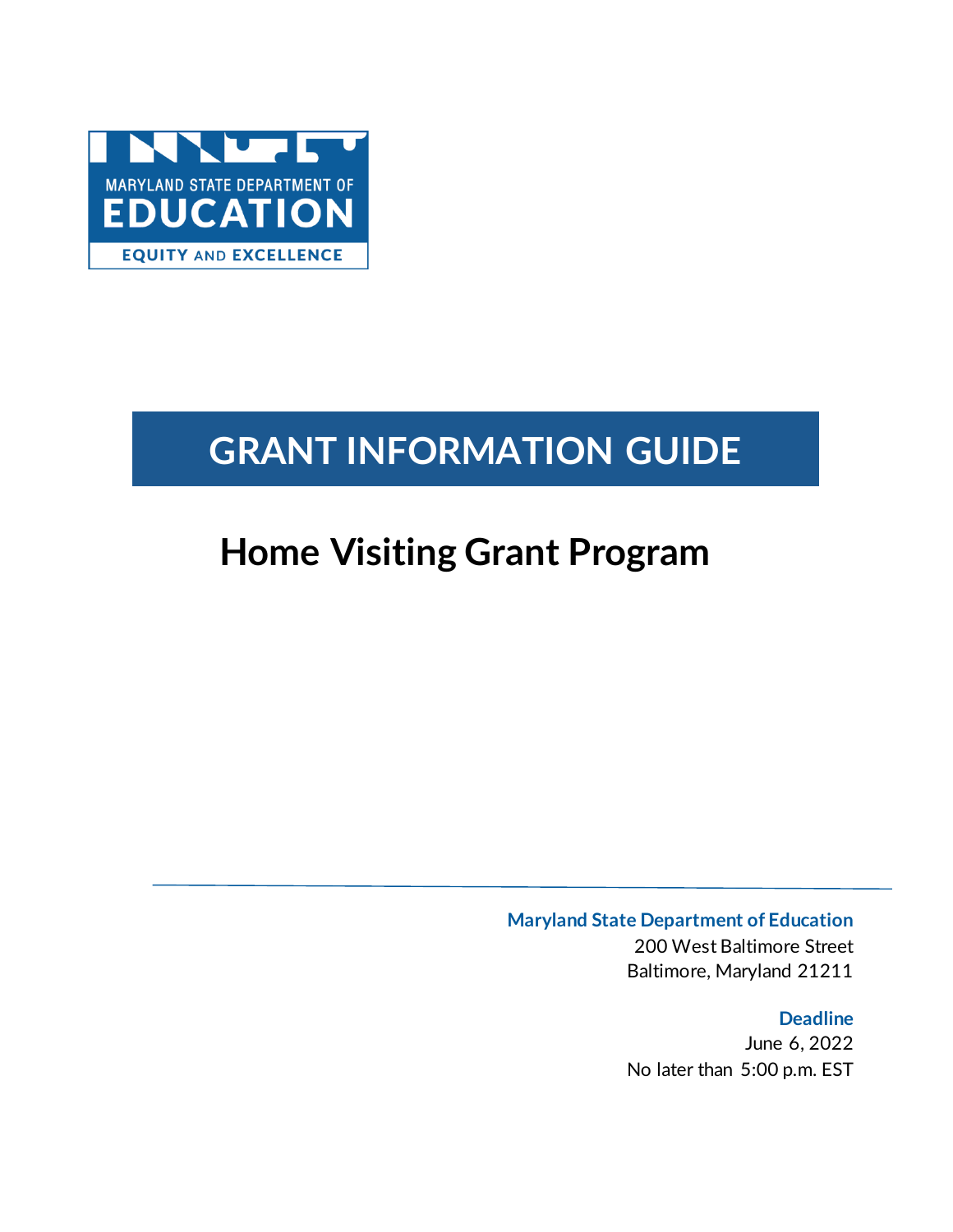### **MARYLAND STATE DEPARTMENT OF EDUCATION**

### **Mohammed Choudhury**

State Superintendent of Schools Secretary-Treasurer, Maryland State Board of Education

### **Deann M. Collins, Ed D.**  Deputy Superintendent, Teaching and Learning

#### **Marcella E. Franczkowski, M.S.**

Assistant State Superintendent, Division of Early Intervention and Special Education Services

### **Larry Hogan**

Governor

### **Clarence C. Crawford**

President, Maryland State Board of Education

Charles R. Dashiell, Jr., Esq. (Vice President)

Shawn D. Bartley, Esq.

Gail Bates

Chuen-Chin Bianca Chang

Susan J. Getty, Ed.D.

Vermelle Greene, Ph.D.

Jean C. Halle

Dr. Joan Mele-McCarthy

Rachel L. McCusker

Lori Morrow

Brigadier General Warner I. Sumpter (Ret.)

Holly C. Wilcox, Ph.D.

Kevin Bokoum (Student Member)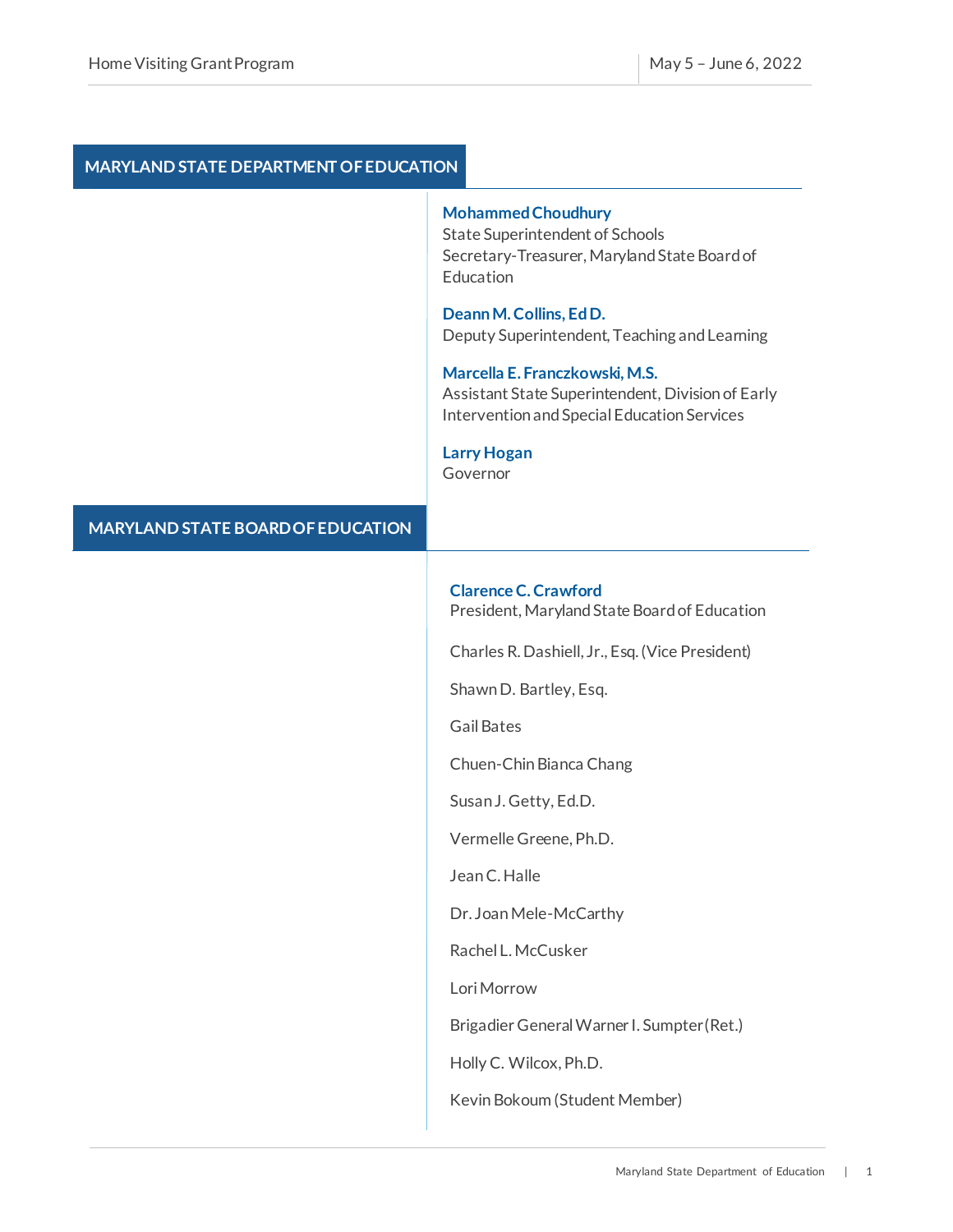### **Table of Contents**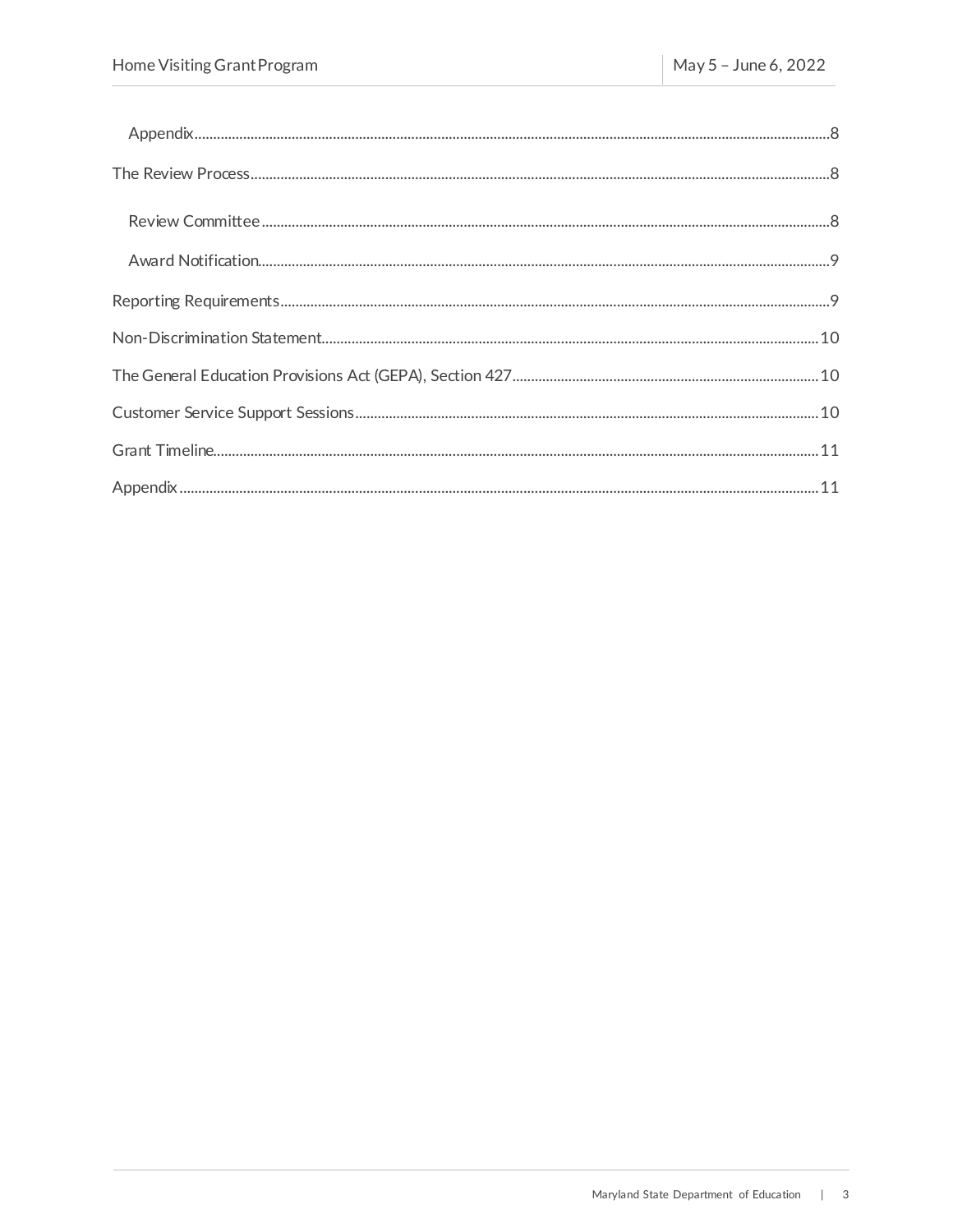# <span id="page-4-0"></span>**Program Description**

The Governor's Office for Children and the Children's Cabinet has a fund to support Home Visiting Programs. Home visiting has long been recognized through an extensive body of research as resulting in long-term benefits to families of very young children. Evidence-based home visiting model services provide support to children and their families as a means for:

- strengthening the parent-child bond,
- promoting healthy child development,
- promoting school readiness, and
- enhancing family functioning.

The Maryland State Department of Education (MSDE) Division of Early Intervention and Special Education Services (DEI/SES) has been administering the Home Visiting Grants Program since 2006. Through this grants program, Local Management Boards acrossMaryland receive funding to develop community partnership agreements and implement an evidence-based home visiting model to provide services to vulnerable families with young children, ages birth to five.

### <span id="page-4-1"></span>**NAME OF GRANT PROGRAM**

Home Visiting Grant Program

### <span id="page-4-2"></span>**AUTHORIZATION**

Maryland Code Human Services Title 8 - [Children, Youth, and Families, Subtitle 5 -](https://mgaleg.maryland.gov/mgawebsite/Laws/StatuteText?article=ghu§ion=8-508&enactments=False&archived=False) Children's Cabinet [Fund](https://mgaleg.maryland.gov/mgawebsite/Laws/StatuteText?article=ghu§ion=8-508&enactments=False&archived=False) and Chapter 70 Home Visiting Accountability Act Of 2012

### <span id="page-4-3"></span>**PURPOSE**

The Home Visiting Grant provides funding to Local Management Boards (LMB) to offer home based support to young children and their families as a means for strengthening the parent-child bond, promoting healthy child development, promoting school readiness, and enhancing family functioning. The primary purpose of the funding is to provide resources at the local level to strengthen community-based services to families of children under the age of 5 with a focus on increasing childhood well-being and with intentional efforts to address childhood trauma and Adverse Childhood Experiences (ACEs), address racial and ethnic disparities, and promote research-informed practices. State funding is targeted to evidencebased and promising home visiting programs for improving parent and child outcomes.

### <span id="page-4-4"></span>**DISSEMINATION**

This Grant Information Guide (GIG) was released on May 5, 2022

### <span id="page-4-5"></span>**DEADLINE**

Proposals are due no later than 5 p.m. on June 6, 2022

### <span id="page-4-6"></span>**GRANT PERIOD**

July 1, 2022 – June 30, 2023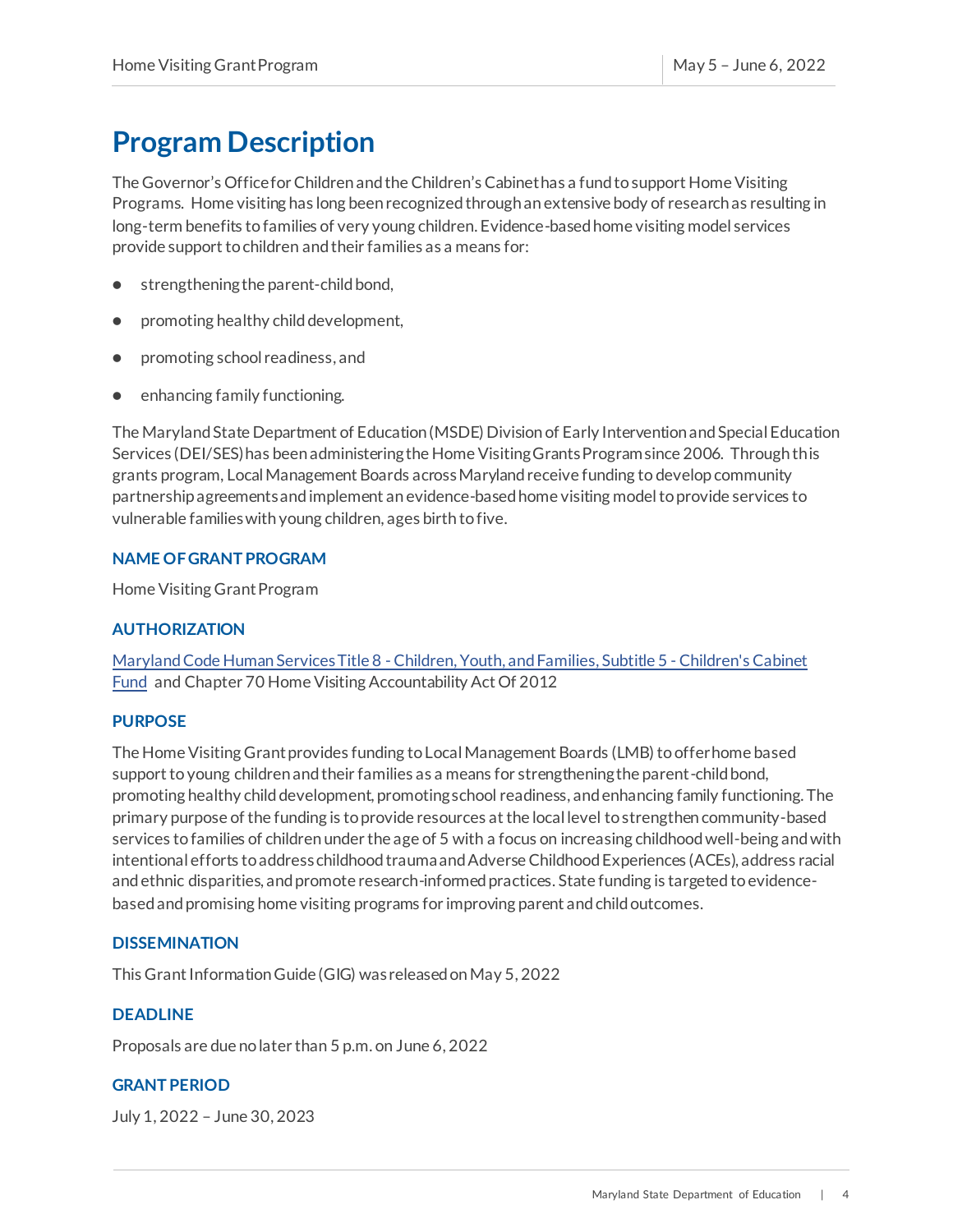### <span id="page-5-0"></span>**FUNDING AMOUNT AVAILABLE**

\$4,200,000

### <span id="page-5-1"></span>**ESTIMATED NUMBER OF GRANTS**

17 Local Management Boards

### <span id="page-5-2"></span>**GRANT AMOUNT**

\$65,000 - \$340,000

### <span id="page-5-3"></span>**SUBMISSION INSTRUCTIONS**

Grant applications must be submitted by 5:00 p.m.May 31, 2022, via email to nancy.vorobey@maryland.gov.

### <span id="page-5-4"></span>**STATE RESPONSIBILITIES**

The MSDE is responsible for providing required information, data, documentation, and technical assistance to facilitate the grantee's performance of the work in partnership with the Local Management Board. Monitoring the effectiveness of State-funded home visiting programs is reported to the Children's Cabinet.

### <span id="page-5-5"></span>**PROGRAM CONTACT**

Nancy Vorobey Home Visiting Grants Program Manager Maryland state Department of Education 200 W. Baltimore St. Baltimore, MD 21201 (410) 767-0234 [nancy.vorobey@maryland.gov](mailto:nancy.vorobey@maryland.gov)

### <span id="page-5-6"></span>**FISCAL CONTACTS**

For questions regarding financial requirements, contact the Grants Liaison for your region:

Region 1 (Allegany, Frederick, Garrett, Washington) Jacqueline Woodruff (410) 767-7512 Jacqueline.woodruff@maryland.gov

Region 2 (Howard, Montgomery, Prince George's) Jamalden Gowans (410) 767-0262 jamalden.gowans@maryland.gov

Region 3 (Baltimore City, Baltimore County) Alicia Palmer (410) 767-0246 alicia.palmer@maryland.gov

Region 4 (Calvert, Charles) Jacqueline Woodruff (410) 767-7512 [jacqueline.woodruff@maryland.gov](mailto:jacqueline.woodruff@maryland.gov)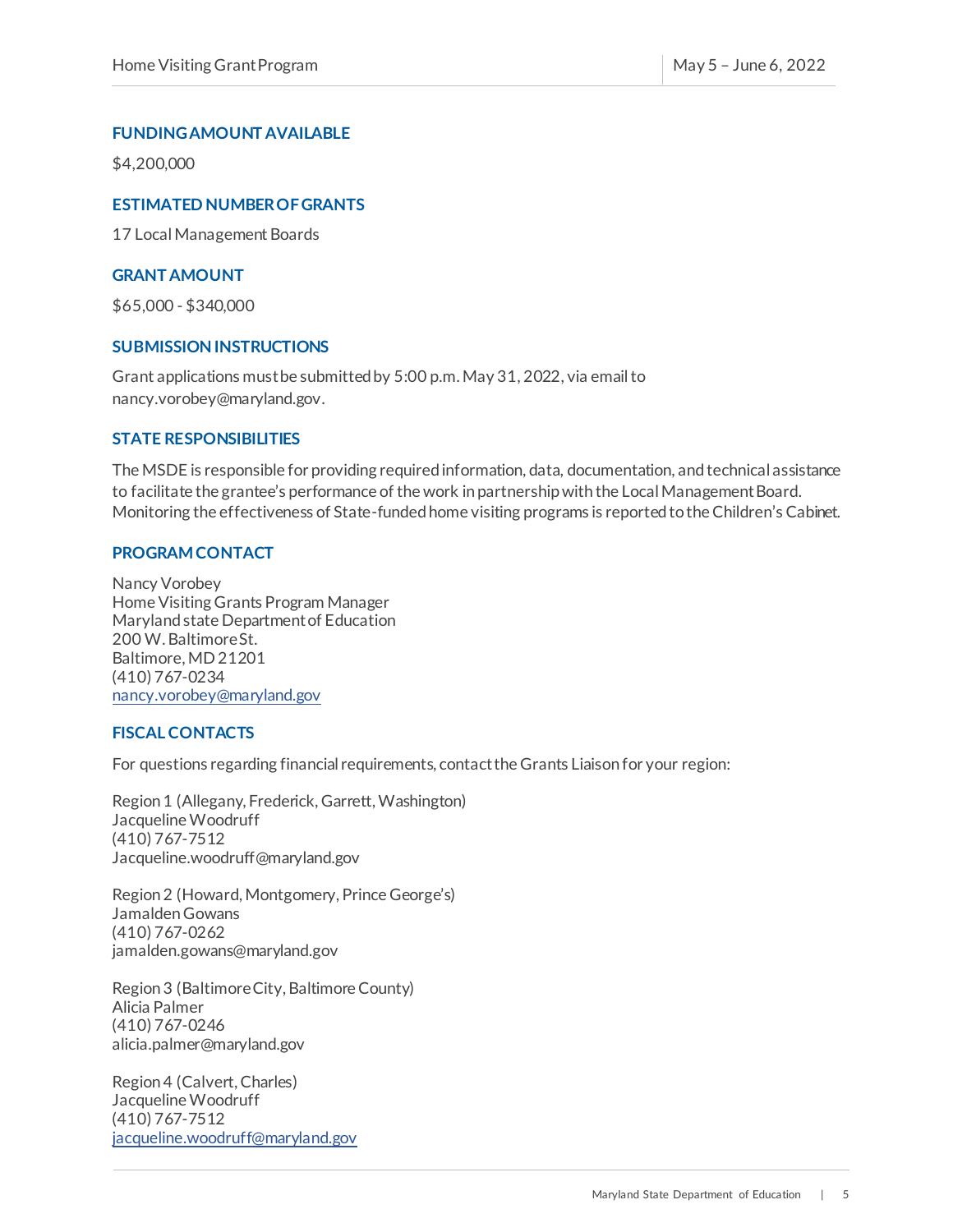Region 5 (Caroline, Dorchester, Kent, Queen Anne's, Somerset, Wicomico) Jamalden Gowans (410) 767-0262 jamalden.gowans@maryland.gov

# <span id="page-6-0"></span>**Eligibility**

Entities designated as the Local Management Board (LMB) by a local jurisdiction in accordance with Md. Human Services Code Ann. §8-301 who currently participate in the Home Visiting Program are eligible to apply.All funding is contingent upon the final approval of the children's cabinet interagency fund budget during Maryland's 2022 legislative session of the General Assembly.

# <span id="page-6-1"></span>**Use of Funds**

Allowable Use of Funds:

- Personnel costs Salaries/wages, fringe benefits provided under established written leave policies
- Equipment costs Items such as projectors, printers, computers (not for administrative purpose)
- Fundraising costs Organized fundraising, solicitation of gifts and bequests, and similar expenses incurred to raise capital or obtain contributions
- Maintenance, operations, and repair costs not otherwise included in rental or other charges for space
- Materials and supplies Refreshments for activities designed/intended primarily for non-employee participants, publications, and printing
- Professional service costs Cost of professional and consultant services when not contingent upon recovery of the costs from the State government
- Training costs -Cost of training provided for employee development
- Travel costs Transportation, lodging, subsistence, any related items incurred by employees traveling on official business

Not Allowable Use of Funds:

- Cost of severance payments, sabbatical leave, and bonuses
- Costs of health or first-aid clinics, recreational facilities, employee counseling services, employee information publications, and other health services for employees
- Costs of entertainment, or food and beverage for employee-only activities

## <span id="page-6-2"></span>**Program Requirements**

Applications must respond to all items in the application andaddress the following requirements:

- 1. Identify the evidence-based home visiting model being implemented and the current accreditation status of the model. Describe any program challenges that impacted the delivery of services.
- 2. Identify and briefly describe community partnerships and linkages and how the home visiting program is part of a broader system of family and child support services.
- 3. Describe how the program will support the outcomes reported on the Child Well-Being Scorecard.
- 4. Identify monitoring activities such as data reporting, desk audit, and/or onsite or virtual program visits conducted by other local or State agency funding sources.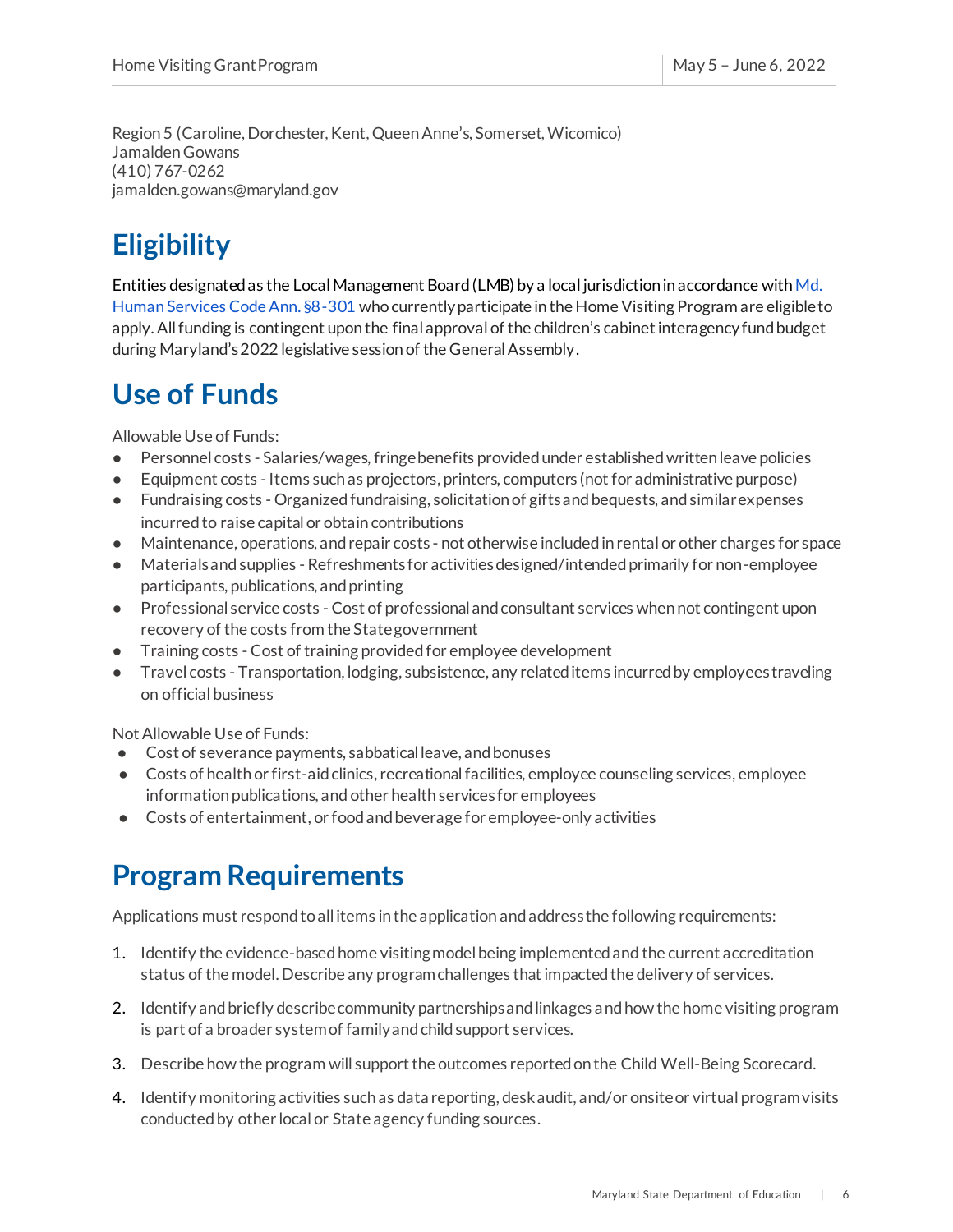# <span id="page-7-0"></span>**Application for Funding**

### <span id="page-7-1"></span>**PROPOSAL COVER PAGE (1 PAGE)**

Proposals must complete the ApplicationCover Page including all contact information and requested funding amount. The cover page must be signed by the Head of Agency.

### <span id="page-7-2"></span>**PROGRAM NARRATIVE**

Identify the evidence-based home visiting model being implemented and describe any program challenges that impacted the delivery of services. Programs must be accredited by the national office for the selected evidence-based model to ensure high-quality implementation. Include the accreditation status of the program.

Provide evidence of past success and program outcomes. Highlight strategies that were implemented successfully that supported the continued delivery of home visiting services. Discuss how the current proposed activities were influenced by the experiences of the previous grant period (as applicable).

### <span id="page-7-3"></span>**CONTRACTUAL SERVICES**

Identify the selected vendor(s) who will be providing the evidence-based home visiting services; a copy of the contract or memorandum of understanding (MOU) must accompany the application. The contract/MOU must be in alignment with the standards and related requirements of the identified evidence-based model, Maryland's Standards for Child-Wellbeing, and include only those activities that are consistent with the intent of the grant program to provide direct and/or virtual home visiting services to families of children under the age of 5 (as of September 1 of each year) who have been determined to be at high risk according to a set of established factors, including, but not limited to child abuse and neglect, prolonged unemployment, maternal depression, low birth weight, high school dropout, maternal substance abuse, and chronic poverty.

### **COMMUNITY PARTNERSHIPS**

Identify and briefly describe community partnerships and linkages and how the home visiting program is part of a broader system of family and child support services. Applicants will complete a Home Visiting Grant Funding matrix with a list of all other sources of funding for the program. This will also include the projected numbers of families assessedand the servicesdelivered.

### **RESULTS FOR CHILD WELL-BEING**

The [Maryland's Children' Cabinet](http://goccp.maryland.gov/mdchildrenscabinet/) and the State's child-serving agencies have utilized the Results-Based Accountability™ framework to focus planning, decision-making, and budgeting on desired results and outcomes. From this framework, the Maryland's Children's Cabinet published the [Child Well-Being](http://goccp.maryland.gov/score-card-overview/)  [Scorecard](http://goccp.maryland.gov/score-card-overview/) and identified eight results to focus on for child well-being. Each result describes the general well-being of Maryland's children and families in an area known to affect a child's ability to grow up healthy and secure.

Four of the result areas correspond to goals of evidence-based home visiting program models. These results areas include Babies Born Healthy, Healthy Children, School Readiness, and Children Safe in their Families and Communities. These selected performance measures will enable local programs to align priorities, goals, and monitoring efforts with the state. Included in the application, identify the program goals, activities, and performance measures for each of the state-identified indicators under each area.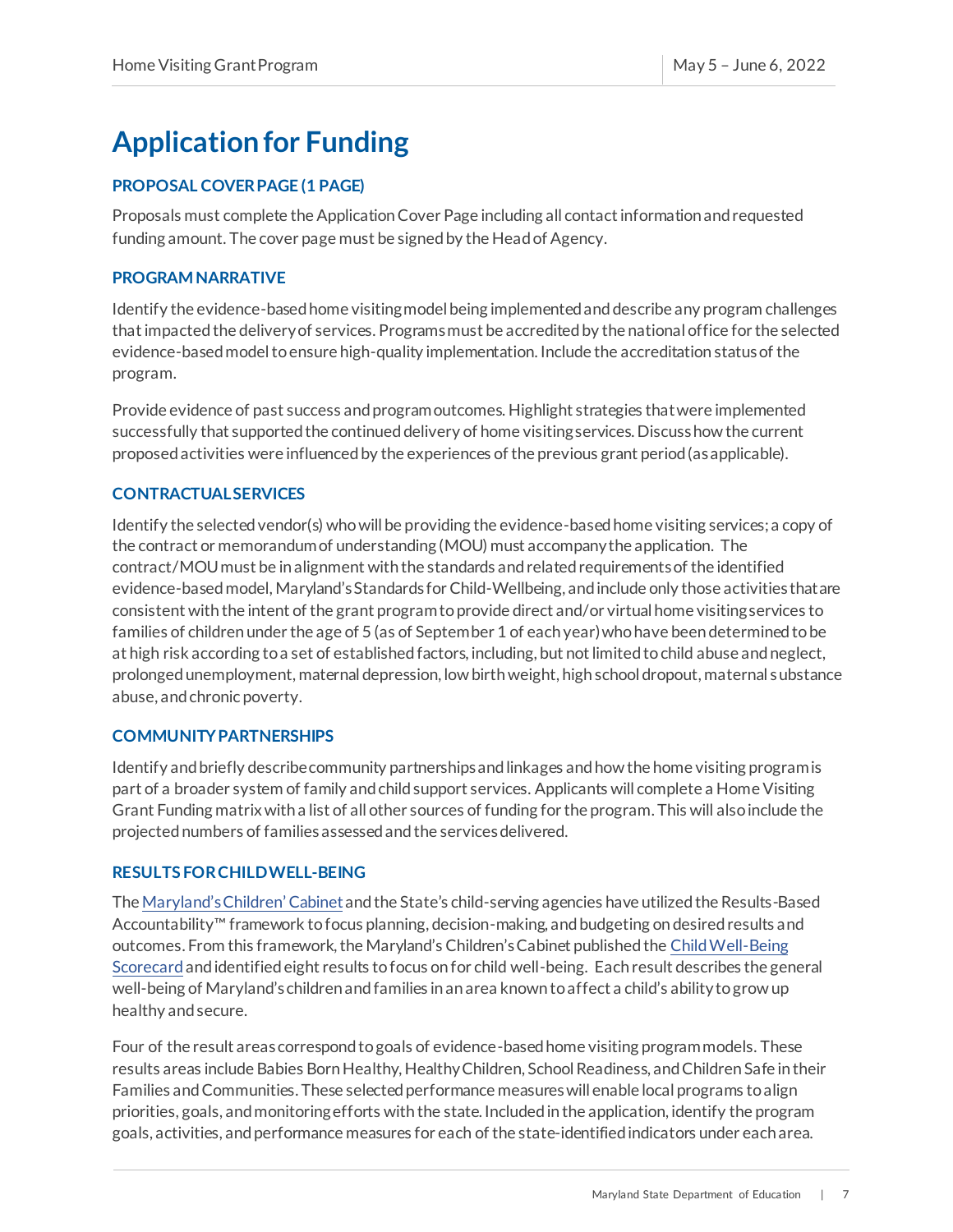### <span id="page-8-0"></span>**FISCAL OVERSIGHT AND PROGRAMMATIC QUALITY ASSURANCE**

Provide an overview of the local grantee agency fiscal and programmatic monitoring. Identify monitoring activities such as data reporting, desk audit, and/or onsite or virtual program visits conducted by other local or State agency funding sources, including the Governor's Office for Children (GOC), the Maryland Department of Health (MDH), and the Maternal, Infant and Child Home Visiting (MIECHV) grant program.

### <span id="page-8-1"></span>**APPENDIX**

The following appendices must be included but do not apply to the page limit of the Project Narrative. Include other appendices as deemed necessary.

- [A signed C-1-25 MSDE budget form](https://www.marylandpublicschools.org/about/Documents/Grants/GrantForms-12-10-2020.xls)
- [A signed recipient assurances page](https://www.marylandpublicschools.org/about/Documents/Grants/GrantRecipientAssurances.pdf)
- A signed vendor contract or Memorandum of Understanding (MOU)

### <span id="page-8-2"></span>**The Review Process**

The review of proposals will be a four-part process:

- 1. Written applications will be pre-screened for submission requirements and inclusion of all required sections. Applicants not meeting all pre-screen requirements will not be reviewed.
- 2. A review committee established by the MSDE, will evaluate applications using the scoring rubric.
- 3. Final approval for awards will be determined by the review committee. All revised proposals and budgets must be resolved by conclusion of the first quarter or risk forfeiture of award.

### <span id="page-8-3"></span>**REVIEW COMMITTEE**

The committee will be composed of representatives from the MSDE Division of Early Intervention and Special Education Services (DEI/SES). Reviewers will assign numerical scores to each proposal based on the criteria on the following scoring rubric.

| Exemplary                       | Meets Standard                | Does Not Meet Standard           |
|---------------------------------|-------------------------------|----------------------------------|
| $(9-10$ points)                 | $(7-8$ points)                | $(0-6$ points)                   |
| Identifies evidenced-based home | Incomplete identification of  | Limited responses and missing    |
| visiting model program and      | model and/or description of   | information regarding the model, |
| accreditation status. Describes | challenges and strategies for | challenges, or strategies for    |
| challenges and strategies for   | success.                      | success.                         |
| success.                        |                               |                                  |

#### Program Narrative (20 total points)

### Contractual Services (10 total points)

| Exemplary                     | Meets Standard               | Does Not Meet Standard        |
|-------------------------------|------------------------------|-------------------------------|
| $(9-10$ points)               | $(7-8$ points)               | $(0-6$ points)                |
| Identifies program vendor and | Incomplete identification of | Missing information regarding |
| targeted population to be     | vendor or population to be   | vendor or target population.  |
| served.                       | served.                      |                               |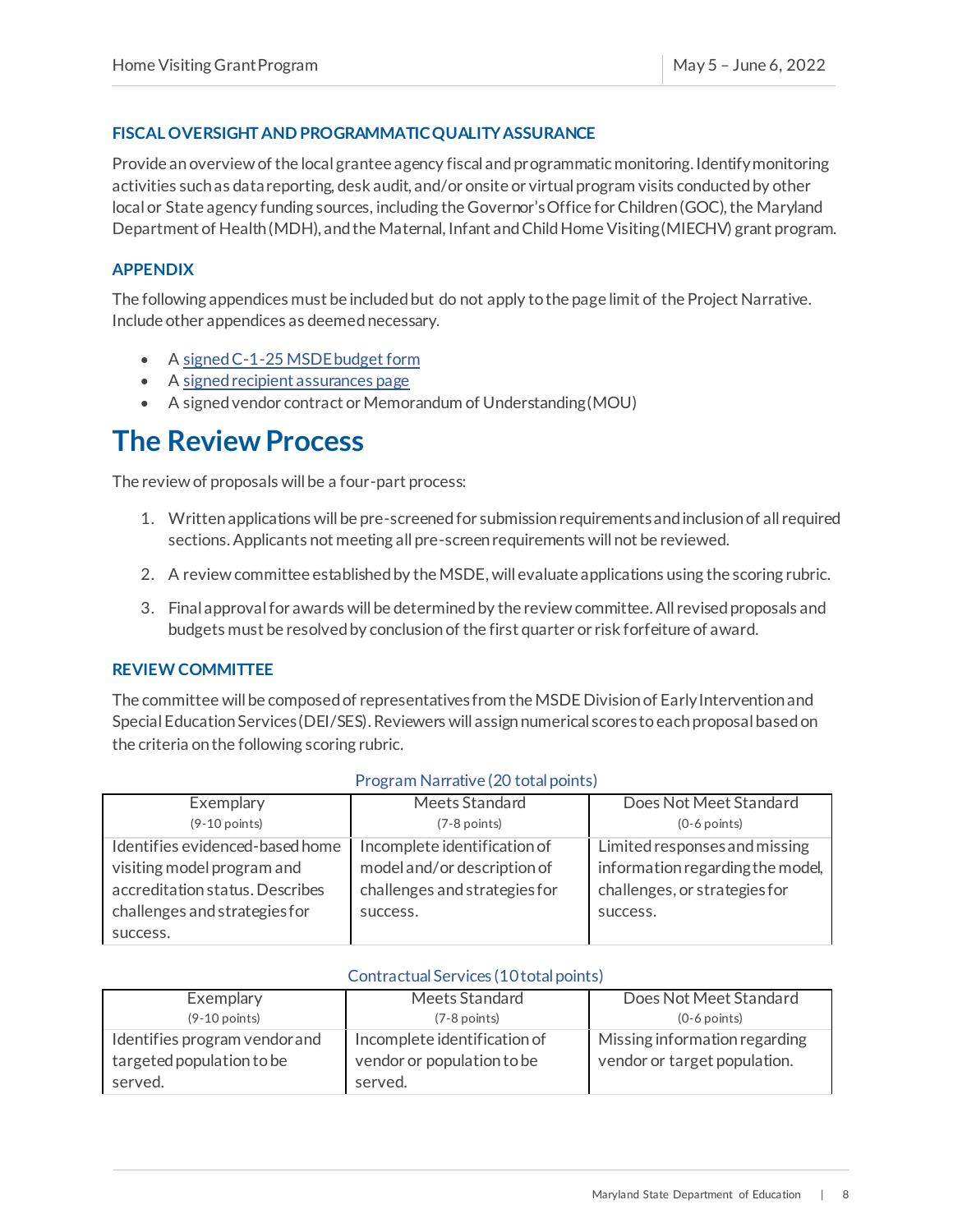### Community Partnerships (10 total points)

| Exemplary                    | Meets Standard                | Does Not Meet Standard     |
|------------------------------|-------------------------------|----------------------------|
| $(9-10$ points)              | $(7-8$ points)                | $(0-6$ points)             |
| Identifies and describes the | Incomplete description of     | Missing key information    |
| community partnerships to    | partnerships and/or system of | regarding partnerships and |
| support broader system.      | family and child support.     | system of support.         |

### Results for Child Well-Being (40 total points)

| Exemplary                        | Meets Standard               | Does Not Meet Standard          |
|----------------------------------|------------------------------|---------------------------------|
| $(9-10$ points)                  | $(7-8$ points)               | $(0-6$ points)                  |
| For each of four results area,   | Partially identifies program | Limited to no evaluation of the |
| identifies goals, activities and | goals, activities, and       | success toward completion of    |
| performance measures aligned     | performance measures (must   | the Performance Measures.       |
| to expected program outcomes.    | address all four areas).     |                                 |

### Fiscal Oversight & Quality Assurance (20 total points)

| Exemplary                                                                                                            | Meets Standard                                      | Does Not Meet Standard                                                   |
|----------------------------------------------------------------------------------------------------------------------|-----------------------------------------------------|--------------------------------------------------------------------------|
| $(9-10$ points)                                                                                                      | $(7-8$ points)                                      | $(0-6$ points)                                                           |
| Identify monitoring activities<br>such as data reporting, desk<br>audit, and/or onsite or virtual<br>program visits. | Incomplete description of<br>monitoring activities. | Missing key information<br>regarding fiscal oversight and<br>monitoring. |

### <span id="page-9-0"></span>**AWARD NOTIFICATION**

Notification of approval will be sent by email within 30 days of the deadline to submit proposals. Approved proposals may begin implementing the program as soon as the award notification letter is received. The Notice of Grant Award (NOGA) will be forthcoming within 3 weeks of the approval letter.

## <span id="page-9-1"></span>**Reporting Requirements**

Grantees must comply with the following reporting requirements:

| Date                 | Reporting requirements for each year                                                                                                                |
|----------------------|-----------------------------------------------------------------------------------------------------------------------------------------------------|
| $15th$ of each month | Invoices<br>Standard invoicing form provided by MSDE                                                                                                |
|                      | Backup documentation to support expenditures                                                                                                        |
| Jan 31, 2022         | Interim Progress Report<br>Programmatic: Matrix Reporting form<br>Fiscal: Interim Progress/Cumulative Variance form                                 |
| July 31, 2022        | <b>Final Progress Reports</b><br>Programmatic: Program Matrix Reporting Form and Addendum<br>Fiscal: Final Progress/Cumulative Variance Report Form |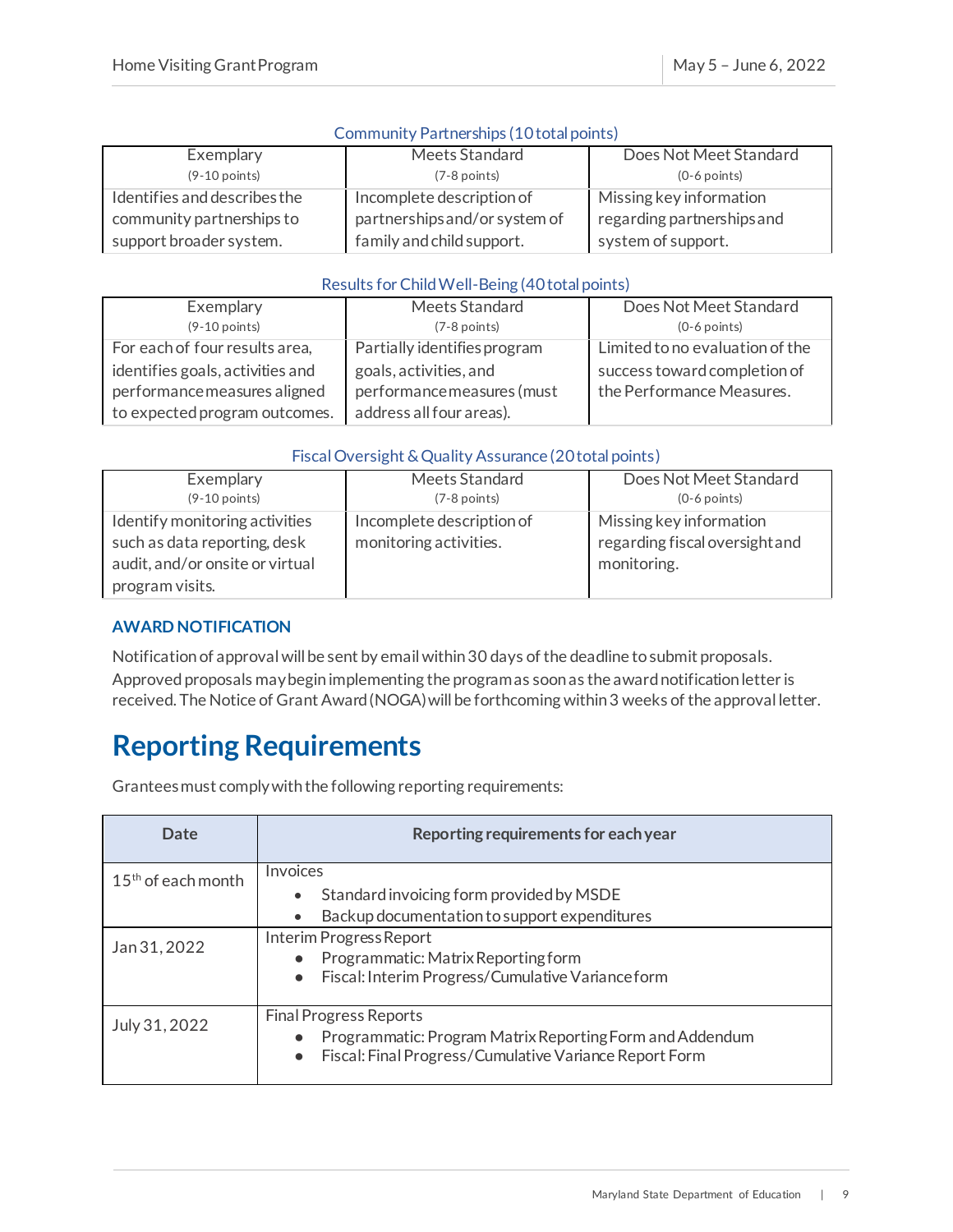Notes: Any requests for programmatic amendments must be submitted at least 45 days before the grant period ends, and must be submitted using the C-125-B form found in th[e Grant Budget Forms Workbook](https://marylandpublicschools.org/about/Pages/Grants/BudgetInfo.aspx) on the [MSDE grants webpage.](https://www.marylandpublicschools.org/about/Pages/Grants/Forms.aspx)

Final invoices must be submitted no later than 60 days after the grant period ends .

# <span id="page-10-0"></span>**Non-Discrimination Statement**

The Maryland State Department of Education does not discriminate on the basis of age, ancestry/national origin, color, disability, gender identity/expression, marital status, race, religion, sex, or sexual orientation in matters affecting employment or in providing access to programs and activities and provides equal access to the Boy Scouts and other designated youth groups. For inquiries related to Department policy, please contact:

Equity Assurance and Compliance Office Office of the Deputy State Superintendent for Operations Maryland State Department of Education 200 W. Baltimore Street - 2nd Floor Baltimore, Maryland 21201-2595 410-767-0123 - voice 410-767-0431 -fax 410-333-6442 - TTY/TDD

# <span id="page-10-1"></span>**The General Education Provisions Act (GEPA), Section 427**

Each application must develop and describe the steps the applicant proposes to take to ensure equitable access to, and equitable participation in, the project or activity to be conducted with such assistance, by addressing the special needs of students, teachers, and other program beneficiaries in order to overcome barriers to equitable participation.

## <span id="page-10-2"></span>**Customer Service Support Sessions**

The MSDE will hold several customer service support sessions for interested applicants. During these sessions, MSDE personnel will provide an overview of the new grant application format and content, invoicing and reporting requirements, allowable and not allowable expenditures, and timeline for submission of grant budget and program amendment requests.

- ➢ May 9, 2022 (1:00p.m. 2:00 p.m.) MSDE Virtual Customer Service Sessio[n link here](https://www.marylandpublicschools.org/programs/Pages/Special-Education/index.aspx);
- <span id="page-10-3"></span>➢ May 10, 2022 (1:00 p.m. – 2:00 p.m.)– MSDE Virtual Customer Service Sessio[n link here;](https://www.marylandpublicschools.org/programs/Pages/Special-Education/index.aspx)